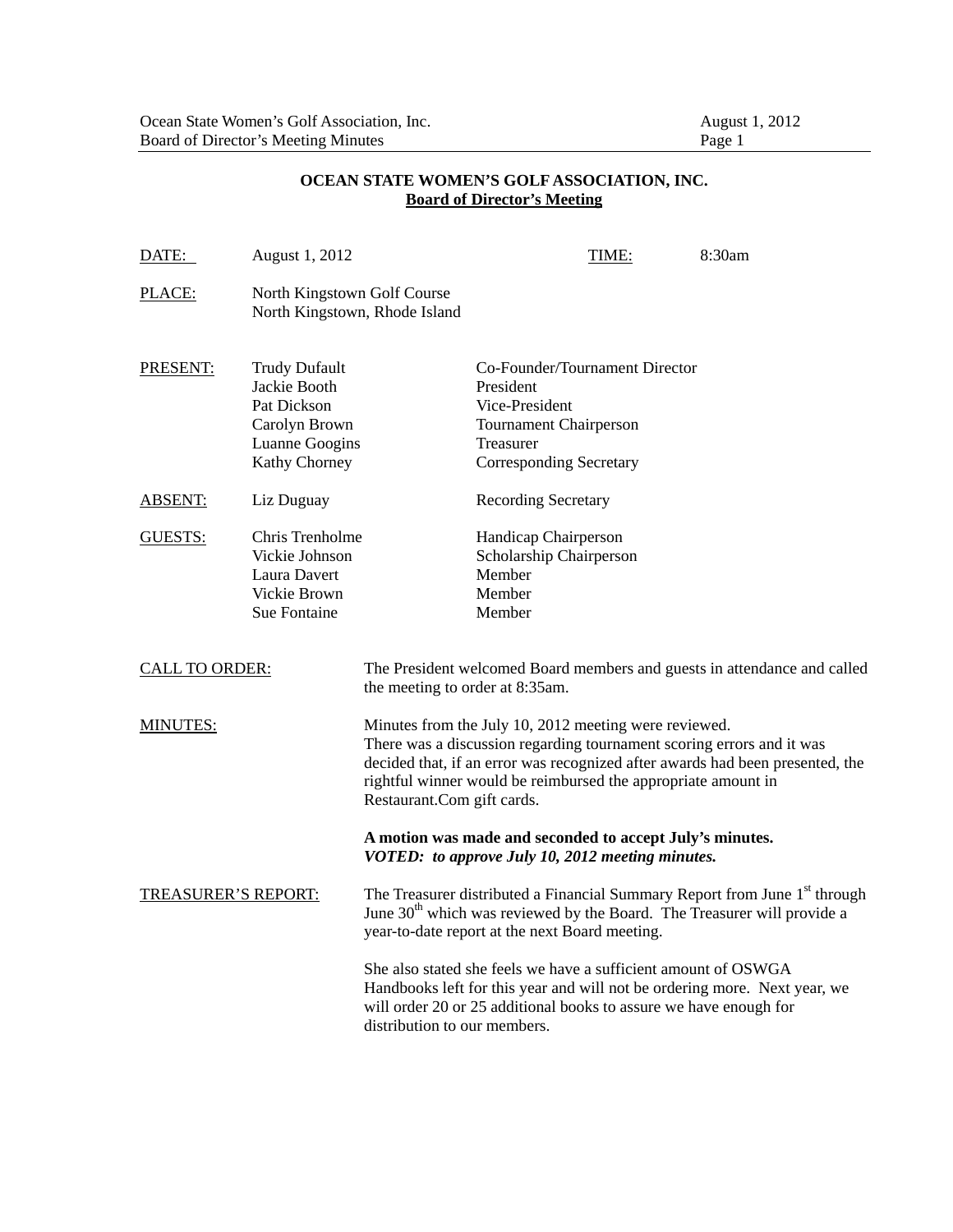| Ocean State Women's Golf Association, Inc. | August 1, 2012 |
|--------------------------------------------|----------------|
| Board of Director's Meeting Minutes        | Page 2         |

It was stated that the cable/internet/phone services need to be renewed by August  $24<sup>th</sup>$  and that the cost will be \$10 higher; however, after a 12 month period, \$50 will be credited on the bill. Regarding the telephone, if there are any additional charges they are paid for by the Tournament Director.

A \$500 deposit has been paid by the Vice President to secure the venue for the Annual Banquet to be held on November 4<sup>th</sup>. The Treasurer will reimburse her for that amount.

**A motion was made and seconded to accept the Treasurer's report.**  *VOTED: to approve the Treasurer's rport.* 

## **CHAIR REPORTS:**

| Tournament                      |                                                                                                                                                                                                                                                                                                                                                                                                                    |
|---------------------------------|--------------------------------------------------------------------------------------------------------------------------------------------------------------------------------------------------------------------------------------------------------------------------------------------------------------------------------------------------------------------------------------------------------------------|
| Chairperson:                    | Reported that everything ran smoothly at the RI Women's State Amateur<br>Championship tournament held at Cranston Country Club July 24 <sup>th</sup> through<br>July $27th$ .                                                                                                                                                                                                                                      |
|                                 | It was also reported that the RI Women's State Par 3 Championship was held<br>at the Back Nine Club on July 30th. Prizes were awarded for skins, closest<br>to the pins and also raffles. The course was in great shape, although the food<br>could have been better. It was stated that we need to bring longer tape<br>measures next year.                                                                       |
| <b>Scholarship Chairperson:</b> | The Scholarship Chairperson reported that there are eleven applicants this<br>year. The Scholarship Committee met to review and score each applicant<br>individually. All committee reports were then consolidated and applicants<br>were rated accordingly. (She did mention that there were two different<br>application forms and the one on the website will be changed so both<br>applications are the same.) |
|                                 | The Board received the Committee's report to review and determine how the<br>scholarship money would be distributed. It was discussed at length and the<br>Board agreed to the dollar amounts that will be awarded to each applicant.<br>Letters, along with their check, will be mailed as soon as possible.                                                                                                      |
| Handicap Chairperson:           | Nothing to Report                                                                                                                                                                                                                                                                                                                                                                                                  |
| Appeals:                        | Nothing to Report                                                                                                                                                                                                                                                                                                                                                                                                  |
| Rules:                          | Nothing to Report                                                                                                                                                                                                                                                                                                                                                                                                  |
| Statistician:                   | Nothing to Report                                                                                                                                                                                                                                                                                                                                                                                                  |
| Publicity:                      | Nothing to Report                                                                                                                                                                                                                                                                                                                                                                                                  |
| Nominating:                     | Nothing to Report                                                                                                                                                                                                                                                                                                                                                                                                  |
| Publicity:                      | Nothing to Report                                                                                                                                                                                                                                                                                                                                                                                                  |
| Website:                        | Nothing to Report                                                                                                                                                                                                                                                                                                                                                                                                  |

**Motion was made and seconded to approve all committee reports.**  *VOTED: To accept and approve each committee's report.*